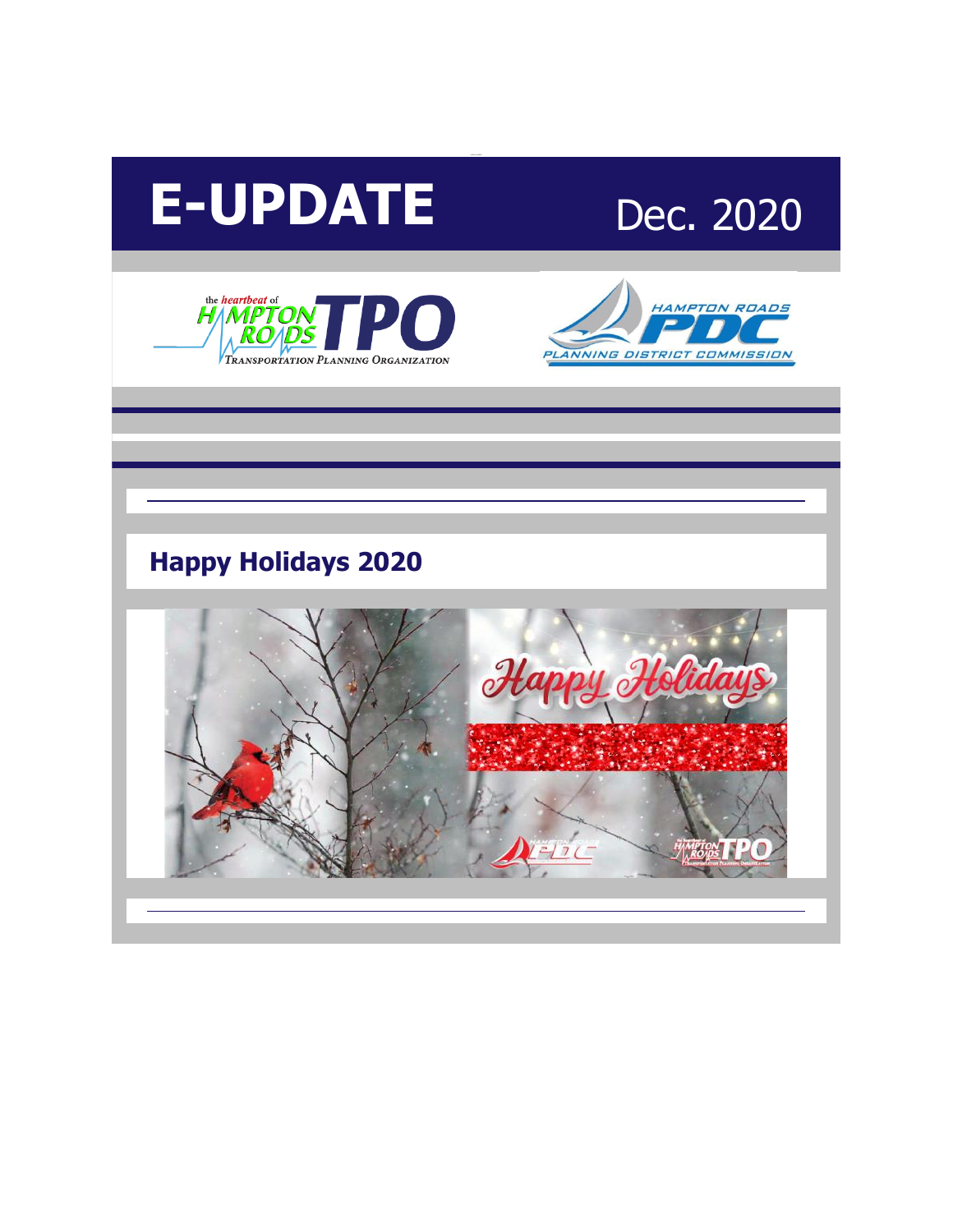#### **[Feature: HRPDC FY2021 Work](http://r20.rs6.net/tn.jsp?f=0018Lj6gKZXsIelVWAmVpe9raX90-0824rQj2dhapZghcWpFNYig1XdVmz4MlzP0aeRtX0wL3gBUujtco4n-zW2XeoZkNViRDETZiQmOSf_ZdQH3Wr8U0RWbJr_OK_S32K85BlkH8xR6chbYwUq5m7rUp4UdQ10ER2x0cT58zpo6sQ4Nptk-c5VXqIljo2Sh7N6Pe2KioVpgl-WqLzpLBZcuahkbHH9dHqtVVTZSfIyEixYNAI_Jhmnzx9mO17iPZmu&c=x8db17ch579bub8pcXHuzPNSMEBA29bq8jAQq_tUGeVaKtlQsrLuSA==&ch=ssYxuWWTC9Ou8KETOZtOVy-ZVbwvG7rCK2PldpxjyMue0DZXCs17Ew==)  [Program Set](http://r20.rs6.net/tn.jsp?f=0018Lj6gKZXsIelVWAmVpe9raX90-0824rQj2dhapZghcWpFNYig1XdVmz4MlzP0aeRtX0wL3gBUujtco4n-zW2XeoZkNViRDETZiQmOSf_ZdQH3Wr8U0RWbJr_OK_S32K85BlkH8xR6chbYwUq5m7rUp4UdQ10ER2x0cT58zpo6sQ4Nptk-c5VXqIljo2Sh7N6Pe2KioVpgl-WqLzpLBZcuahkbHH9dHqtVVTZSfIyEixYNAI_Jhmnzx9mO17iPZmu&c=x8db17ch579bub8pcXHuzPNSMEBA29bq8jAQq_tUGeVaKtlQsrLuSA==&ch=ssYxuWWTC9Ou8KETOZtOVy-ZVbwvG7rCK2PldpxjyMue0DZXCs17Ew==)**

The Hampton Roads Planning District Commission adopted the HRPDC Work Program for Fiscal Year 2021 at its October meeting. The work program describes planning work to be performed between November 1 2020 and June 30 2021. This document replaces the FY 2020 Work Program Extension that was approved by the Commission in May 2020. The Board approved a limited, fourmonth extension of the FY 2020 Work Program in May during the initial phases of the COVID pandemic to allow for continued operations of the HRPDC until later in the year.



### **Hampton Roads Economic Monthly**

#### **[Rental Prices in Hampton Roads](http://r20.rs6.net/tn.jsp?f=0018Lj6gKZXsIelVWAmVpe9raX90-0824rQj2dhapZghcWpFNYig1XdVmz4MlzP0aeR0BC8uoCfvIUJ7yQy61EJmBjW6PuTkPgLXVpfmlEbRCGbXdq2l25sI_YZ73reQVK7BuMqAqftDSU60V-1FnJqdzBcRMLSyLLs3R8H08Kx75XiG3G6lkeqZf4W4AbljbyAp1HKd59kQacOOt5201NP8Q==&c=x8db17ch579bub8pcXHuzPNSMEBA29bq8jAQq_tUGeVaKtlQsrLuSA==&ch=ssYxuWWTC9Ou8KETOZtOVy-ZVbwvG7rCK2PldpxjyMue0DZXCs17Ew==) — Where Do They [Stack Up?](http://r20.rs6.net/tn.jsp?f=0018Lj6gKZXsIelVWAmVpe9raX90-0824rQj2dhapZghcWpFNYig1XdVmz4MlzP0aeR0BC8uoCfvIUJ7yQy61EJmBjW6PuTkPgLXVpfmlEbRCGbXdq2l25sI_YZ73reQVK7BuMqAqftDSU60V-1FnJqdzBcRMLSyLLs3R8H08Kx75XiG3G6lkeqZf4W4AbljbyAp1HKd59kQacOOt5201NP8Q==&c=x8db17ch579bub8pcXHuzPNSMEBA29bq8jAQq_tUGeVaKtlQsrLuSA==&ch=ssYxuWWTC9Ou8KETOZtOVy-ZVbwvG7rCK2PldpxjyMue0DZXCs17Ew==)**

Since the onset of the COVID-19 pandemic, headlines have shown rents to be falling in most major cities like New York and San Francisco. Several factors are likely at play. Crowded cities may feel unsafe for some residents who can now live remotely and work away from the office. And with many amenities closed, high rental costs may no longer be justified. But what does the data say about rental prices here in Hampton Roads? Zillow, a leading online real estate marketplace, has established a new measure of rental appreciation called the **[Zillow Observed Rent Index \(ZORI\).](http://r20.rs6.net/tn.jsp?f=0018Lj6gKZXsIelVWAmVpe9raX90-0824rQj2dhapZghcWpFNYig1XdVmz4MlzP0aeRbHtOToSg58GYLoFmuxWO2RF08WaS4tYnv6vDqGGx6-oCp0xbIYrXHk-To8CqWgz7-qMpHnbCw3LhFNFNDjRFEtlGLn3jXG5hPaCu903YD7SBIFg6mm5lfWZtZgTFqtnWKq2BFZoqmrX2FvgYldN0nw==&c=x8db17ch579bub8pcXHuzPNSMEBA29bq8jAQq_tUGeVaKtlQsrLuSA==&ch=ssYxuWWTC9Ou8KETOZtOVy-ZVbwvG7rCK2PldpxjyMue0DZXCs17Ew==)** This indicator measures changes in rental prices, controlling for changes in the quality of the available rental stock.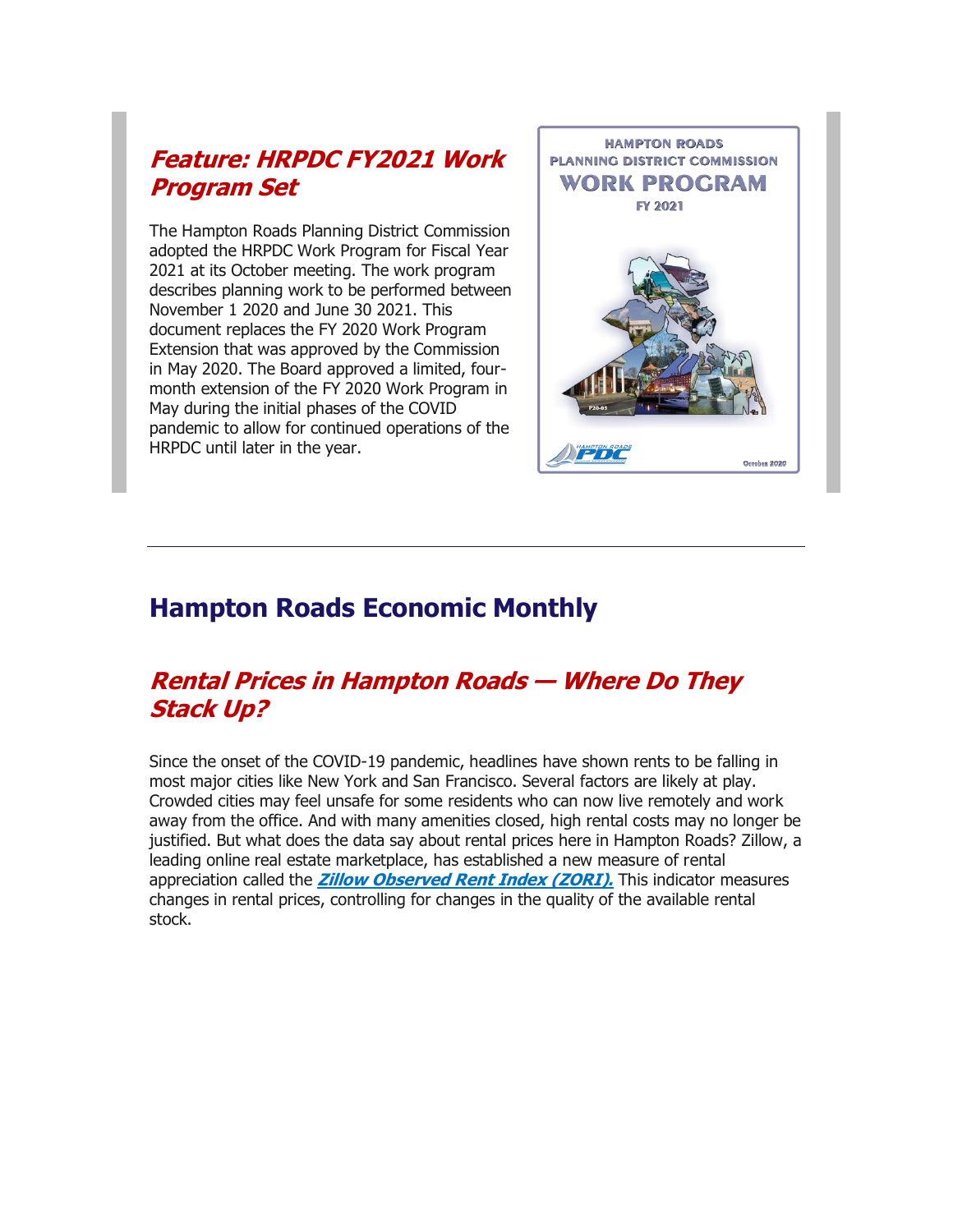

#### **[Protecting the Drinking](http://r20.rs6.net/tn.jsp?f=0018Lj6gKZXsIelVWAmVpe9raX90-0824rQj2dhapZghcWpFNYig1XdVmz4MlzP0aeR4yW7kWPXnFaZr2jFwRiqXS5Td4hNG2NTadDENqZEJZOtV4u2-SHZv1K-f10m_OaSG-krlnnQGEOz_vwLP5pFgwJ0bHQG9Ot38dfMNF4Onr9S2h4b2Lyi33r-UdKdGAz1iEU2d9jaYfYJpnMwHFApEHqclUUw_PZyjZSBR9tnjvy-EXb90fZbgYileY14egzfYlB4I38A724=&c=x8db17ch579bub8pcXHuzPNSMEBA29bq8jAQq_tUGeVaKtlQsrLuSA==&ch=ssYxuWWTC9Ou8KETOZtOVy-ZVbwvG7rCK2PldpxjyMue0DZXCs17Ew==)  [Water of Hampton Roads](http://r20.rs6.net/tn.jsp?f=0018Lj6gKZXsIelVWAmVpe9raX90-0824rQj2dhapZghcWpFNYig1XdVmz4MlzP0aeR4yW7kWPXnFaZr2jFwRiqXS5Td4hNG2NTadDENqZEJZOtV4u2-SHZv1K-f10m_OaSG-krlnnQGEOz_vwLP5pFgwJ0bHQG9Ot38dfMNF4Onr9S2h4b2Lyi33r-UdKdGAz1iEU2d9jaYfYJpnMwHFApEHqclUUw_PZyjZSBR9tnjvy-EXb90fZbgYileY14egzfYlB4I38A724=&c=x8db17ch579bub8pcXHuzPNSMEBA29bq8jAQq_tUGeVaKtlQsrLuSA==&ch=ssYxuWWTC9Ou8KETOZtOVy-ZVbwvG7rCK2PldpxjyMue0DZXCs17Ew==)**

Over the past year, Hampton Roads Planning District Commission Staff has worked to update and prioritize the inventory of potential sources of contamination (PSC) to drinking water sources (or source water) across the region, including: petroleum storage tanks, superfund sites, industrial sites, and more.



#### **[Preserving US 58 Travel](http://r20.rs6.net/tn.jsp?f=0018Lj6gKZXsIelVWAmVpe9raX90-0824rQj2dhapZghcWpFNYig1XdVmz4MlzP0aeR9hQw6ci0qDo2jiv2_3jAnmCK7ktUM8Z4wZJ2hx_8KFLpOosayQvzlT7DtP2H5bgMw-eu-s9w13Snm--kJWX53LRzhlbzrx8fuq2TuVsinHYCWPZfi7RrzCtj7Yrj4ZNl2sQym3I0R60kTOxIJOd4WKoVq4viXS79v4OTP5KACgw=&c=x8db17ch579bub8pcXHuzPNSMEBA29bq8jAQq_tUGeVaKtlQsrLuSA==&ch=ssYxuWWTC9Ou8KETOZtOVy-ZVbwvG7rCK2PldpxjyMue0DZXCs17Ew==)  [Times](http://r20.rs6.net/tn.jsp?f=0018Lj6gKZXsIelVWAmVpe9raX90-0824rQj2dhapZghcWpFNYig1XdVmz4MlzP0aeR9hQw6ci0qDo2jiv2_3jAnmCK7ktUM8Z4wZJ2hx_8KFLpOosayQvzlT7DtP2H5bgMw-eu-s9w13Snm--kJWX53LRzhlbzrx8fuq2TuVsinHYCWPZfi7RrzCtj7Yrj4ZNl2sQym3I0R60kTOxIJOd4WKoVq4viXS79v4OTP5KACgw=&c=x8db17ch579bub8pcXHuzPNSMEBA29bq8jAQq_tUGeVaKtlQsrLuSA==&ch=ssYxuWWTC9Ou8KETOZtOVy-ZVbwvG7rCK2PldpxjyMue0DZXCs17Ew==)**

Intersecting with I-95 and I-85, US 58 is a key highway linking Hampton Roads to the southern states, including the key port market area of North Carolina and south-central



Virginia. By serving trips between the two areas, US 58 serves the economic, social, and recreational travel needs of residents in the southern U.S. and Hampton Roads.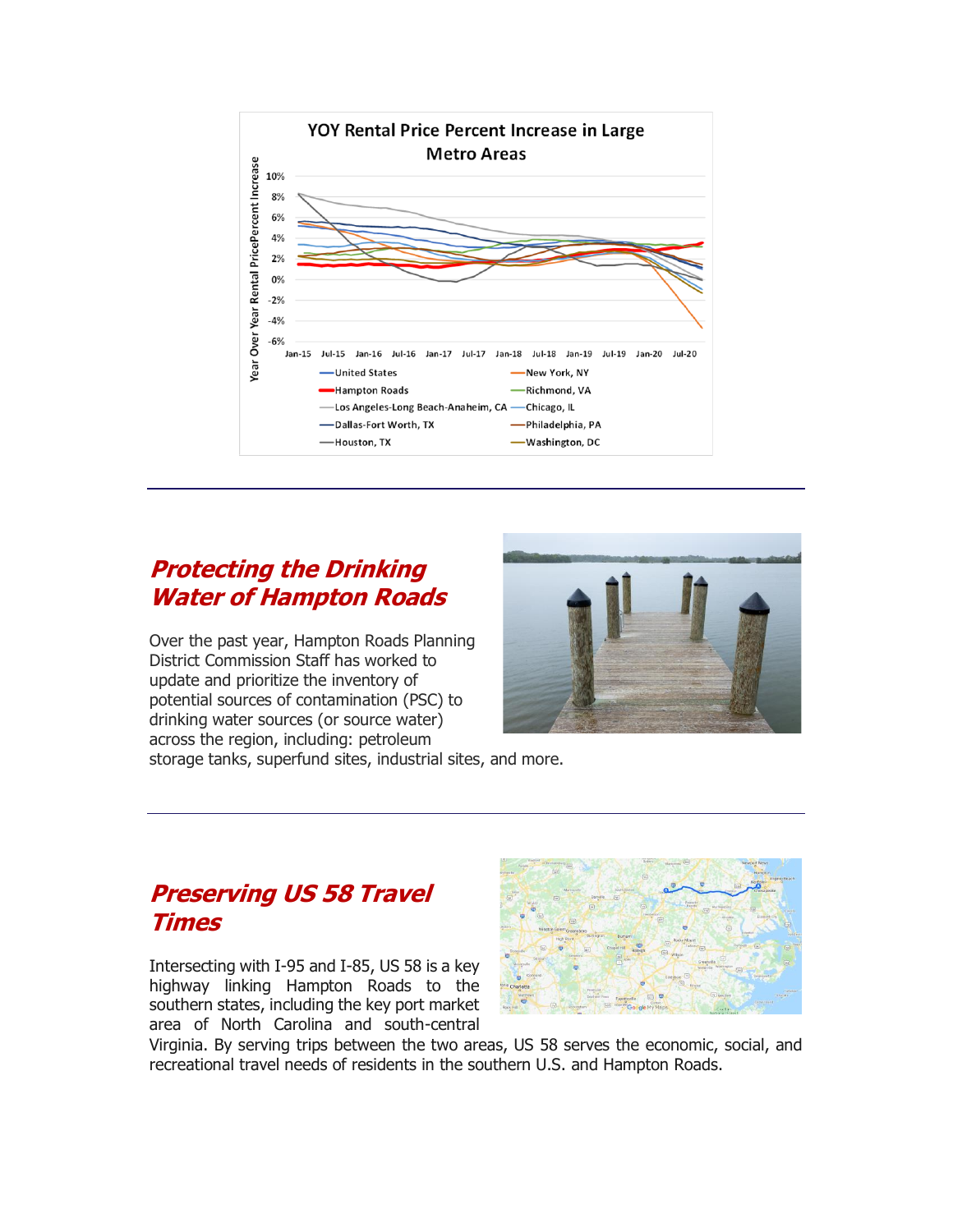#### **[Funding Available to Assist](http://r20.rs6.net/tn.jsp?f=0018Lj6gKZXsIelVWAmVpe9raX90-0824rQj2dhapZghcWpFNYig1XdVmz4MlzP0aeRJf_imehOzfXRzOy-SbnnEGH2TfssYiA9_wJnx5AdEI1c0N-h8Oj7qlMxr8RGA92nHD31Yg3MWXYq3k_u0QmF2O_bqlKwtsxNVrwMsgOHiQX6gGp3ax_wEWAG09N1j5ei2xqaDcU4WfFXf_AAJYKB45cxSvZ3nElFX57wGQmWiZoVu9ktsOUJ4r9MoXGhv3IhIzurOTEsl_zttASugCOr_ctS5MXU__WEsCUzOC7AAWM=&c=x8db17ch579bub8pcXHuzPNSMEBA29bq8jAQq_tUGeVaKtlQsrLuSA==&ch=ssYxuWWTC9Ou8KETOZtOVy-ZVbwvG7rCK2PldpxjyMue0DZXCs17Ew==)  [Families and Businesses with](http://r20.rs6.net/tn.jsp?f=0018Lj6gKZXsIelVWAmVpe9raX90-0824rQj2dhapZghcWpFNYig1XdVmz4MlzP0aeRJf_imehOzfXRzOy-SbnnEGH2TfssYiA9_wJnx5AdEI1c0N-h8Oj7qlMxr8RGA92nHD31Yg3MWXYq3k_u0QmF2O_bqlKwtsxNVrwMsgOHiQX6gGp3ax_wEWAG09N1j5ei2xqaDcU4WfFXf_AAJYKB45cxSvZ3nElFX57wGQmWiZoVu9ktsOUJ4r9MoXGhv3IhIzurOTEsl_zttASugCOr_ctS5MXU__WEsCUzOC7AAWM=&c=x8db17ch579bub8pcXHuzPNSMEBA29bq8jAQq_tUGeVaKtlQsrLuSA==&ch=ssYxuWWTC9Ou8KETOZtOVy-ZVbwvG7rCK2PldpxjyMue0DZXCs17Ew==)  [Utility Bills](http://r20.rs6.net/tn.jsp?f=0018Lj6gKZXsIelVWAmVpe9raX90-0824rQj2dhapZghcWpFNYig1XdVmz4MlzP0aeRJf_imehOzfXRzOy-SbnnEGH2TfssYiA9_wJnx5AdEI1c0N-h8Oj7qlMxr8RGA92nHD31Yg3MWXYq3k_u0QmF2O_bqlKwtsxNVrwMsgOHiQX6gGp3ax_wEWAG09N1j5ei2xqaDcU4WfFXf_AAJYKB45cxSvZ3nElFX57wGQmWiZoVu9ktsOUJ4r9MoXGhv3IhIzurOTEsl_zttASugCOr_ctS5MXU__WEsCUzOC7AAWM=&c=x8db17ch579bub8pcXHuzPNSMEBA29bq8jAQq_tUGeVaKtlQsrLuSA==&ch=ssYxuWWTC9Ou8KETOZtOVy-ZVbwvG7rCK2PldpxjyMue0DZXCs17Ew==)**

For local residents and small business owners facing delinquent utility bills due to COVID-19, help has arrived at [HRUtilityRelief.com](http://r20.rs6.net/tn.jsp?f=0018Lj6gKZXsIelVWAmVpe9raX90-0824rQj2dhapZghcWpFNYig1XdVmz4MlzP0aeRBYze446E7EydFKmIvrcMPf7VZTh0ydIY6HKQ4LFt4mq93T42DDAC5H_2uV8isMFHijYtS1y2Vdmvjj_SuujmpfBTmyR71euegdwongI41wI=&c=x8db17ch579bub8pcXHuzPNSMEBA29bq8jAQq_tUGeVaKtlQsrLuSA==&ch=ssYxuWWTC9Ou8KETOZtOVy-ZVbwvG7rCK2PldpxjyMue0DZXCs17Ew==). Through the federal Coronavirus Aid, Relief



and Economic Security (CARES) Act, Hampton Roads water and wastewater utilities are providing assistance through a statewide Municipal Utility Relief Program. The local utilities will provide assistance to residents and businesses with COVID-related past due balances through Jan. 27, 2021 or until the funding runs out. Application deadlines may vary, so residents should act quickly.

#### **[Bike and Pedestrian Hot](http://r20.rs6.net/tn.jsp?f=0018Lj6gKZXsIelVWAmVpe9raX90-0824rQj2dhapZghcWpFNYig1XdVmz4MlzP0aeRrpgrOQELXVDNPNeSKMzwEwuNPwvcOzScQKNTiqGNzfkpHz61L4qXQVW5AuLdHXXpYt0kQ1Gj8DbgRBv-Gtypm44x1r060jiTVE24xjA3WXHRhsjuTVbKrQSRFpvtTEkGtT-htNs7U6Yxg_W73foqnzHwB5O6PvLJgXQrWzmn1ucLDI3CzPOr3QvgPYlgXyuQlOhUUiM_U6s=&c=x8db17ch579bub8pcXHuzPNSMEBA29bq8jAQq_tUGeVaKtlQsrLuSA==&ch=ssYxuWWTC9Ou8KETOZtOVy-ZVbwvG7rCK2PldpxjyMue0DZXCs17Ew==)  [Spots in Hampton Roads](http://r20.rs6.net/tn.jsp?f=0018Lj6gKZXsIelVWAmVpe9raX90-0824rQj2dhapZghcWpFNYig1XdVmz4MlzP0aeRrpgrOQELXVDNPNeSKMzwEwuNPwvcOzScQKNTiqGNzfkpHz61L4qXQVW5AuLdHXXpYt0kQ1Gj8DbgRBv-Gtypm44x1r060jiTVE24xjA3WXHRhsjuTVbKrQSRFpvtTEkGtT-htNs7U6Yxg_W73foqnzHwB5O6PvLJgXQrWzmn1ucLDI3CzPOr3QvgPYlgXyuQlOhUUiM_U6s=&c=x8db17ch579bub8pcXHuzPNSMEBA29bq8jAQq_tUGeVaKtlQsrLuSA==&ch=ssYxuWWTC9Ou8KETOZtOVy-ZVbwvG7rCK2PldpxjyMue0DZXCs17Ew==)**

To determine the usefulness of the bicycle and pedestrian components of the StreetLight transportation analysis platform, Virginia's Office of Intermodal Planning and Investment (OIPI) partnered with StreetLight in September 2020 to allow Virginia users of StreetLight data to test those components.

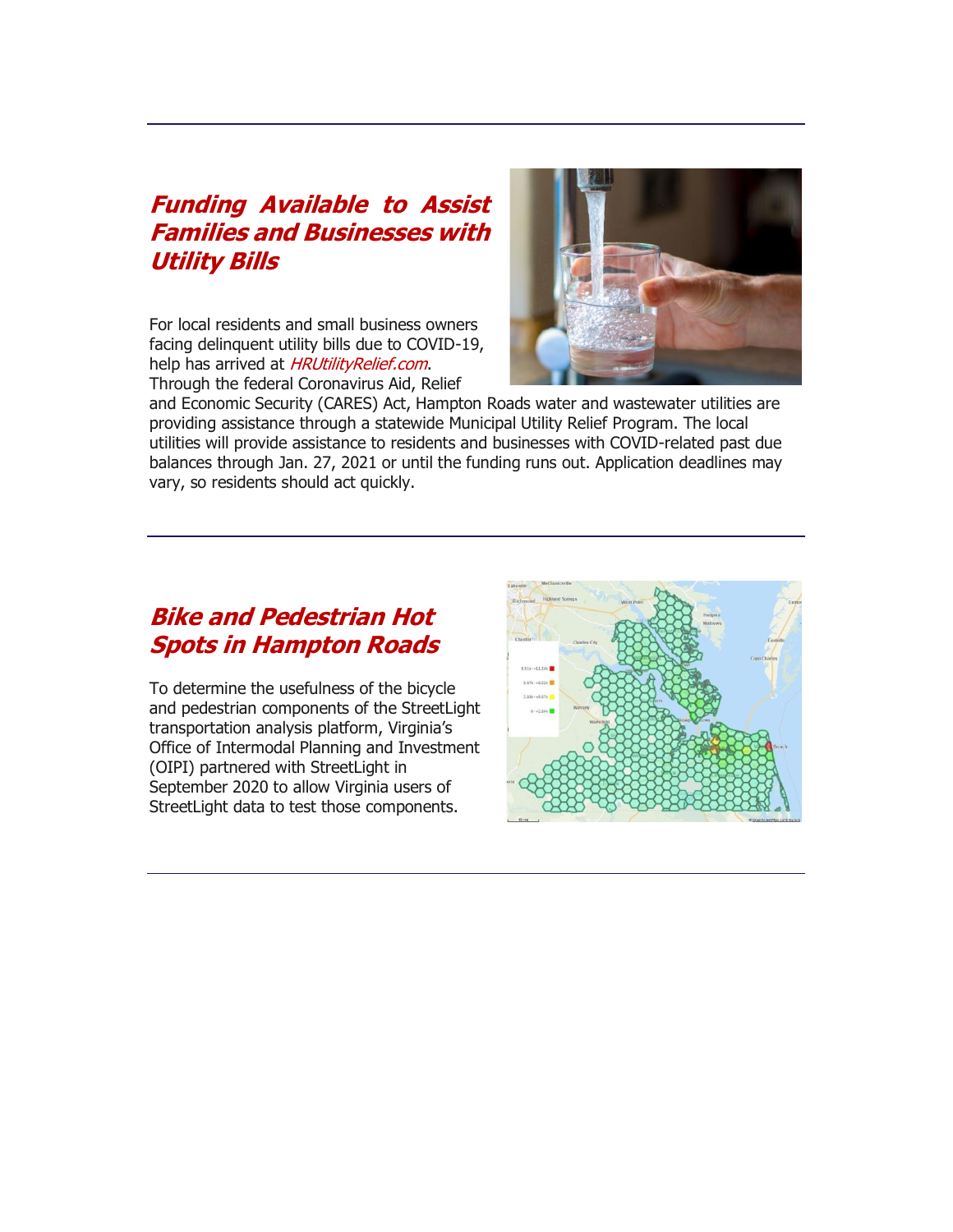#### **[Map of the Month: Mappy](http://r20.rs6.net/tn.jsp?f=0018Lj6gKZXsIelVWAmVpe9raX90-0824rQj2dhapZghcWpFNYig1XdVmz4MlzP0aeRQ-9dgOxaxUbjTtn3P8xSJ6QvoPFJylrYL4_TYCGWWD2Jdpa8uwZQW0zDwcM20i1GFTOF3gn8uszifDwdyRPhhQywSvFAt6XOy--vOYYhLGup0K5ynVCJBivtqw38PFmxzNMC2EW4gCciQctxfXUoYvSUng47MC-fKOkRIzpgfxxmhDpwl6zE-6-MIAYd6JViXEekEiR78SNOBigwvfyRp_oqrx6Rg9Z8&c=x8db17ch579bub8pcXHuzPNSMEBA29bq8jAQq_tUGeVaKtlQsrLuSA==&ch=ssYxuWWTC9Ou8KETOZtOVy-ZVbwvG7rCK2PldpxjyMue0DZXCs17Ew==)  [Holidays](http://r20.rs6.net/tn.jsp?f=0018Lj6gKZXsIelVWAmVpe9raX90-0824rQj2dhapZghcWpFNYig1XdVmz4MlzP0aeRQ-9dgOxaxUbjTtn3P8xSJ6QvoPFJylrYL4_TYCGWWD2Jdpa8uwZQW0zDwcM20i1GFTOF3gn8uszifDwdyRPhhQywSvFAt6XOy--vOYYhLGup0K5ynVCJBivtqw38PFmxzNMC2EW4gCciQctxfXUoYvSUng47MC-fKOkRIzpgfxxmhDpwl6zE-6-MIAYd6JViXEekEiR78SNOBigwvfyRp_oqrx6Rg9Z8&c=x8db17ch579bub8pcXHuzPNSMEBA29bq8jAQq_tUGeVaKtlQsrLuSA==&ch=ssYxuWWTC9Ou8KETOZtOVy-ZVbwvG7rCK2PldpxjyMue0DZXCs17Ew==)**

To get into the spirit of the holidays this month, we have collected the locations of Christmas tree farms and holiday light displays in Hampton Roads and put them on a  $map$ ! Both are holiday traditions that families can enjoy safely this year either outdoors or in a car.

2020 Hampton Roads Holiday Map by HRPDC



### **[COVID-19 Effects on Traffic](http://r20.rs6.net/tn.jsp?f=0018Lj6gKZXsIelVWAmVpe9raX90-0824rQj2dhapZghcWpFNYig1XdVmz4MlzP0aeRkjLunAYVwWl6grFDMxf5IXWgq3OU3Lvstn97Vpzb-1pRj4F1lRJSExdb2l2sbb5M_0NtqV60CCR8efjhvjAc77dPVGqwEjX6Lne9hdDpX-tE2Ia2E96Pjp58kenjiFTs8gqX5Nnis8vLUg-roHko23N5swWEytQ02InnG9a2Dgnl6Rh3Oo5kHkMU55fp22Fk3Xk36khuQJM=&c=x8db17ch579bub8pcXHuzPNSMEBA29bq8jAQq_tUGeVaKtlQsrLuSA==&ch=ssYxuWWTC9Ou8KETOZtOVy-ZVbwvG7rCK2PldpxjyMue0DZXCs17Ew==)**

COVID-19 has had widespread impacts on Hampton Roads, including a noticeable decrease in traffic on the Region's roadways.



## **[Hampton Roads COVID-19 Impact Planning Hub](http://r20.rs6.net/tn.jsp?f=0018Lj6gKZXsIelVWAmVpe9raX90-0824rQj2dhapZghcWpFNYig1XdVun8-PtPnzpb9lhzKZTF4z9iJNrp51uoXzW7bOjLb5MSfEk5mE-PNhxbXngN-Spo7FiAvvLsFJ8N96Gds4Y8D2NWCPsOFm3YiVzIAdNh8Uhb5YQatAi29pA=&c=x8db17ch579bub8pcXHuzPNSMEBA29bq8jAQq_tUGeVaKtlQsrLuSA==&ch=ssYxuWWTC9Ou8KETOZtOVy-ZVbwvG7rCK2PldpxjyMue0DZXCs17Ew==)**

Visit the COVID-19 Impact Planning Hub to get the latest information on COVID-19 in Hampton Roads.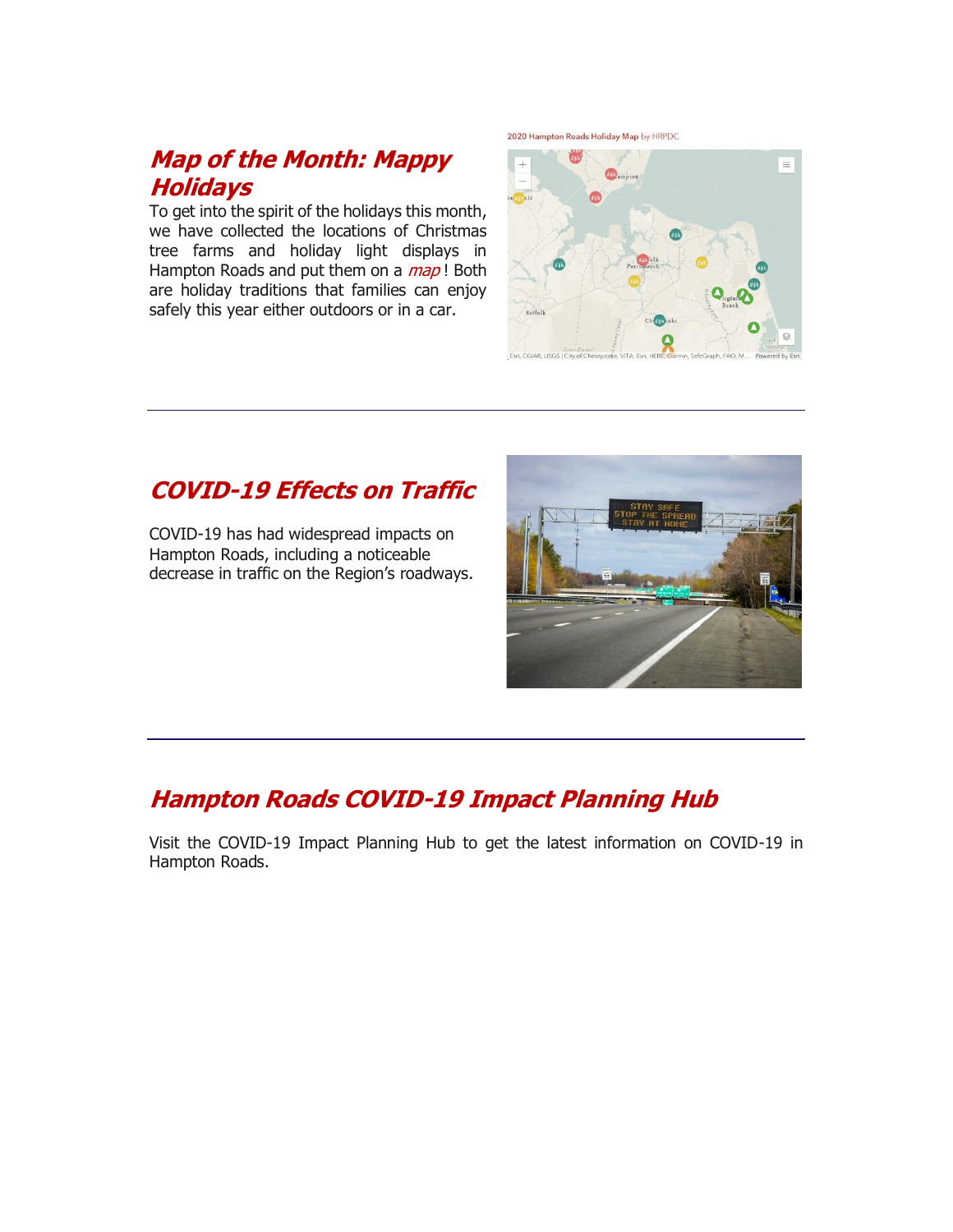

## **Upcoming Meetings**





KENDALL L. MILLER Administrator, Office of Community Affairs and Civil Rights

JOE TURNER Communications and Web Manager

ROBERT COFIELD Graphic and Web Designer Phone: 757.420.8300 Fax: 757.523.4881 TTY: 757.390.2578

**[HRPDC Website](http://r20.rs6.net/tn.jsp?f=0018Lj6gKZXsIelVWAmVpe9raX90-0824rQj2dhapZghcWpFNYig1XdVtb3zd7oilET4Wk2dSxrEaouZap1Z03h6t0xGx9ZrFweem2M3CdllcIS_-2l9aoRxj1NxVpi0mm2IxL9aTqJ46XEDfUZ7aLaxw==&c=x8db17ch579bub8pcXHuzPNSMEBA29bq8jAQq_tUGeVaKtlQsrLuSA==&ch=ssYxuWWTC9Ou8KETOZtOVy-ZVbwvG7rCK2PldpxjyMue0DZXCs17Ew==)**